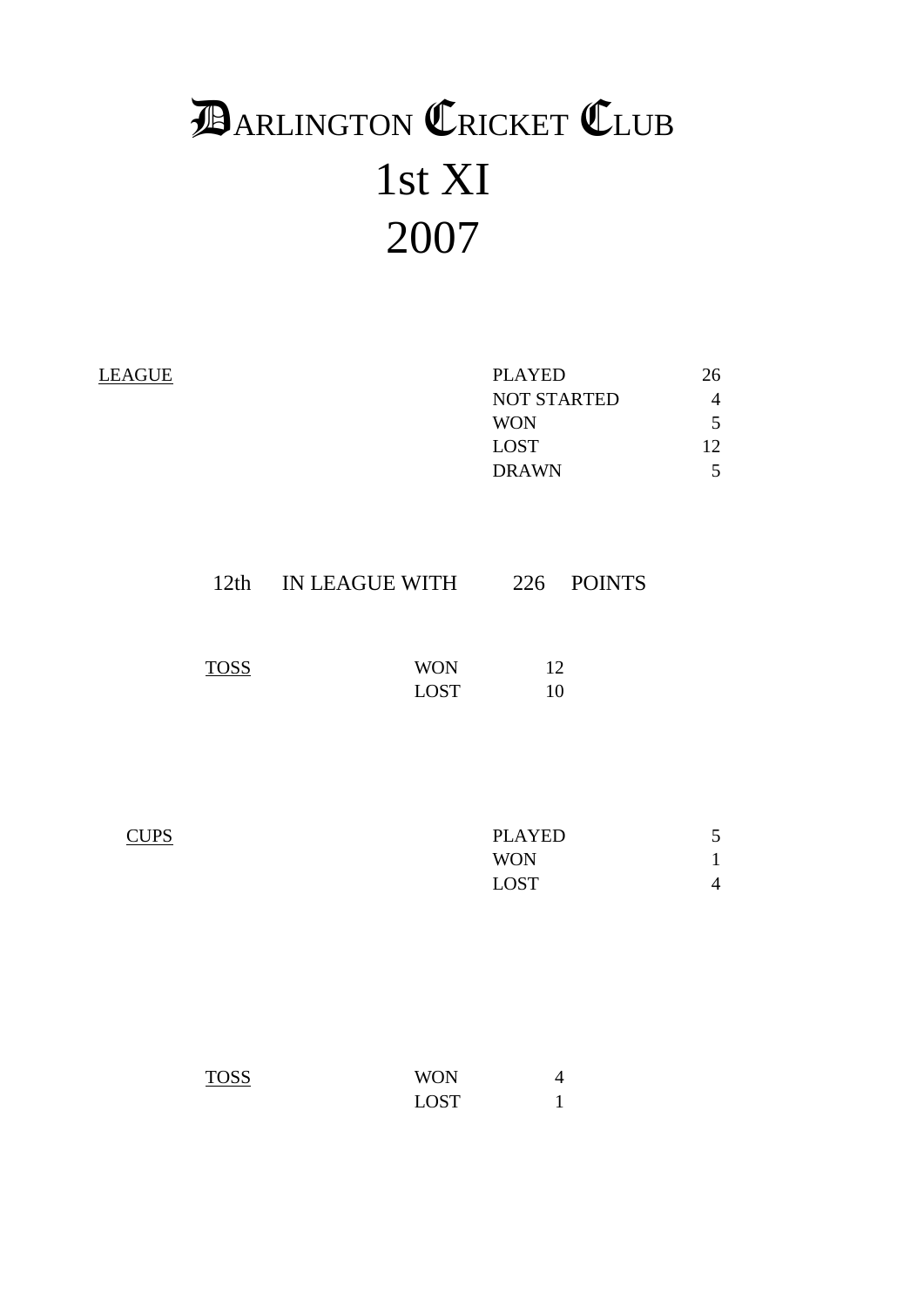## LEAGUE

|                      |         |         |          | Highest          | Not            | Comp.          |         | <b>Balls</b> | Balls/ |                  | Number of        |
|----------------------|---------|---------|----------|------------------|----------------|----------------|---------|--------------|--------|------------------|------------------|
|                      | Matches | Innings | Runs     | Score            | Qut            | Innings        | Average | Faced        | Run    | 4's              | 6's              |
| N. PRATT             | 16      | 16      | 876      | 133              | $\overline{0}$ | 16             | 54.75   | 1345         | 1.535  | 95               | 11               |
| <b>J.M. ALDERSON</b> | 20      | 20      | 381      | 60               | 3              | 17             | 22.41   | 702          | 1.843  | 44               | $\mathbf{2}$     |
| D.M. HODGSON         | 20      | 20      | 351      | 63               | 3              | 17             | 20.65   | 792          | 2.256  | 35               | $\boldsymbol{0}$ |
| M. STAINSBY          | 19      | 18      | 361      | 74               | $\Omega$       | 18             | 20.06   | 803          | 2.224  | 52               | $\sqrt{2}$       |
| M.E. JOBLING         | 18      | 17      | 204      | 31               | 6              | 11             | 18.55   | 281          | 1.377  | 13               | 1                |
| D.J. ECKELS          | 21      | 20      | 253      | 48               | 1              | 19             | 13.32   | 842          | 3.328  | 17               | 1                |
| Also Batted          |         |         |          |                  |                |                |         |              |        |                  |                  |
| D.J.B. MORGANS       | 3       | 3       | 83       | $39*$            | 2              | 1              | 83.00   | 98           | 1.181  | 6                | 1                |
| M.A. QURESHI         | 3       | 3       | 72       | 49*              | 1              | $\overline{c}$ | 36.00   | 87           | 1.208  | 7                | $\boldsymbol{0}$ |
| M.A. MASHIMBYI       | 10      | 10      | 249      | 85               | 1              | 9              | 27.67   | 286          | 1.149  | 28               | $\,8\,$          |
| L.J. HUTTON          | 13      | 11      | 186      | 49               | 1              | 10             | 18.60   | 379          | 2.038  | 20               | $\boldsymbol{0}$ |
| T.J. CHAPMAN         | 15      | 5       | 33       | 13               | $\overline{2}$ | 3              | 11.00   | 47           | 1.424  | 5                | $\boldsymbol{0}$ |
| P.D. RAINE           | 19      | 6       | 43       | 20               | $\overline{2}$ | 4              | 10.75   | 70           | 1.628  | 7                | $\boldsymbol{0}$ |
| A.J.W. DEUCHAR       | 22      | 12      | 52       | $19*$            | 5              | 7              | 7.43    | 154          | 2.962  | 3                | $\boldsymbol{0}$ |
| <b>S. LISTER</b>     | 7       | 5       | 36       | 20               | $\Omega$       | 5              | 7.20    | 119          | 3.306  | 1                | $\mathbf{0}$     |
| S. LEE               | 5       | 4       | 11       | $9*$             | $\overline{2}$ | $\overline{c}$ | 5.50    | 44           | 4.000  | $\overline{c}$   | $\boldsymbol{0}$ |
| L.J. CRAGGS          | 6       | 5       | 14       | 11               | $\overline{2}$ | 3              | 4.67    | 45           | 3.214  | 1                | $\mathbf{0}$     |
| L.D. COATES          | 14      | 12      | 42       | $11*$            | $\overline{2}$ | 10             | 4.20    | 150          | 3.571  | 1                | $\mathbf{0}$     |
| <b>J. STOCK</b>      | 5       | 4       | 4        | $2*$             | 3              | $\mathbf{1}$   | 4.00    | 9            | 2.250  | $\boldsymbol{0}$ | $\boldsymbol{0}$ |
| <b>J.R. SUTTON</b>   |         | 1       | $\theta$ | $\boldsymbol{0}$ | $\mathbf{0}$   | 1              | 0.00    | 5            | N/A    | 0                | $\mathbf{0}$     |
| C.S. BIGLIN          | 3       | 3       | $\theta$ | $\mathbf{0}$     | $\Omega$       | 3              | 0.00    | 25           | N/A    | $\boldsymbol{0}$ | $\boldsymbol{0}$ |
| J.T. DOBSON          |         | 1       | 3        | $3*$             | 1              | $\mathbf{0}$   | N/A     | $\mathbf{1}$ | 0.333  | $\boldsymbol{0}$ | $\boldsymbol{0}$ |

# Played but did not bat

M.T. DOBINSON 1

RUNS SCORED FOR WICKETS LOST AVERAGE

3614 159 22.73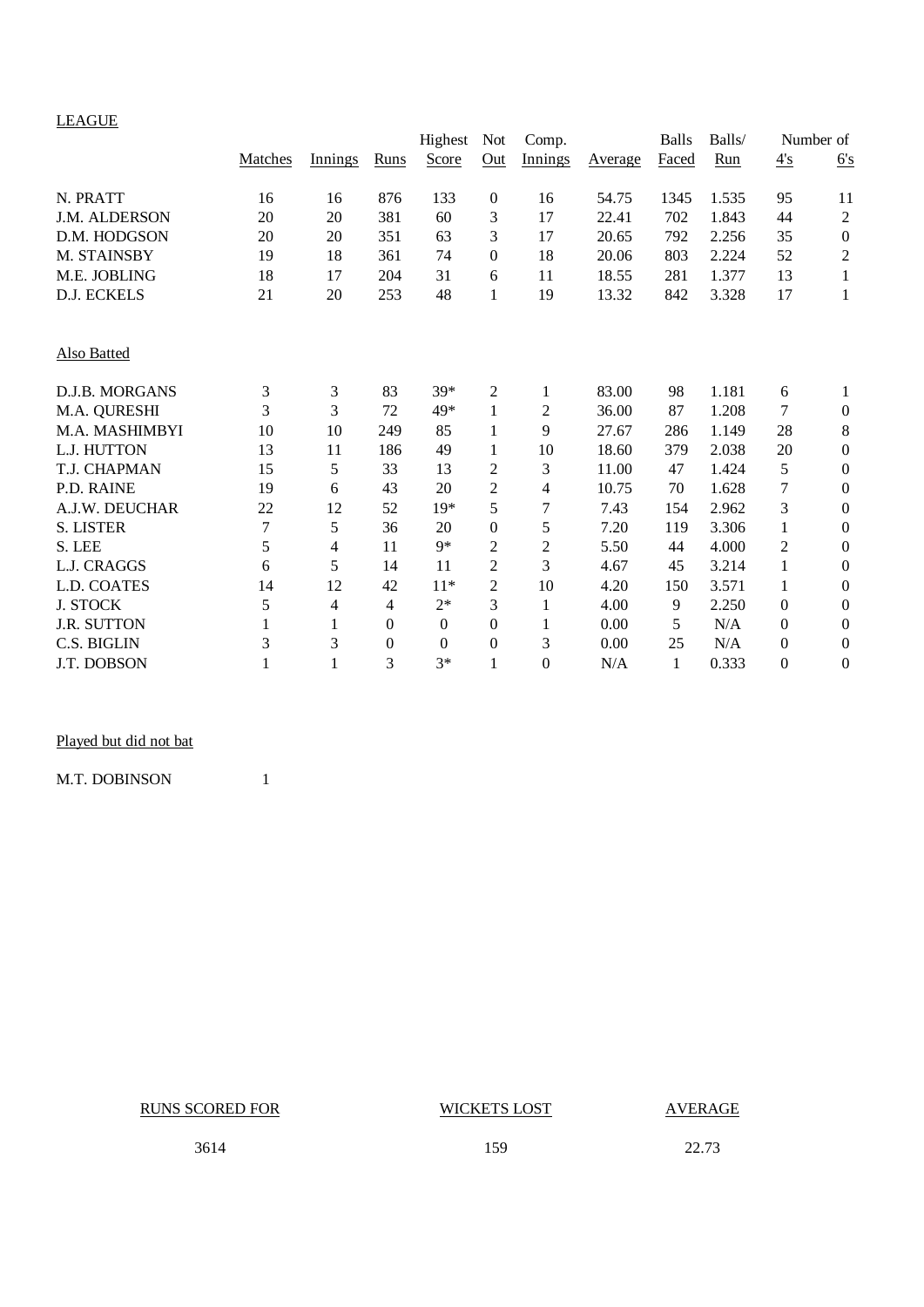|                      |       |       |      |      |          |         | <b>Best</b>    | Runs/ | Strike |                  | Number of        |
|----------------------|-------|-------|------|------|----------|---------|----------------|-------|--------|------------------|------------------|
|                      | Balls | Overs | Mdns | Runs | Wkts     | Average | <b>Bowling</b> | Over  | Rate   | Wides            | No Balls         |
| D.J. ECKELS          | 810   | 128.1 | 13   | 586  | 23       | 25.48   | $6-90$         | 4.575 | 35.22  | 8                | 33               |
| <b>P.D. RAINE</b>    | 1165  | 194   | 37   | 757  | 26       | 29.12   | $3 - 37$       | 3.902 | 44.81  | 1                | $\mathbf{0}$     |
| M. STAINSBY          | 525   | 87.3  | 7    | 360  | 12       | 30.00   | 2-14           | 4.124 | 43.75  | $\boldsymbol{0}$ | $\boldsymbol{0}$ |
| A.J.W. DEUCHAR       | 796   | 131   | 26   | 509  | 16       | 31.81   | $3-59$         | 3.885 | 49.75  | 9                | 1                |
| M.A. MASHIMBYI       | 651   | 105   | 8    | 438  | 12       | 36.50   | $5 - 50$       | 4.171 | 54.25  | $\boldsymbol{0}$ | 21               |
|                      |       |       |      |      |          |         |                |       |        |                  |                  |
| Also Bowled          |       |       |      |      |          |         |                |       |        |                  |                  |
| M.A. QURESHI         | 361   | 60    | 21   | 112  | 13       | 8.62    | $6 - 34$       | 1.867 | 27.77  | $\boldsymbol{0}$ | 1                |
| <b>J.M. ALDERSON</b> | 249   | 41.2  | 5    | 191  | 9        | 21.22   | $3 - 60$       | 4.636 | 27.67  | 1                | 0                |
| S. LEE               | 85    | 14    | 0    | 98   | 3        | 32.67   | $2 - 45$       | 7.000 | 28.33  | $\boldsymbol{0}$ | 1                |
| <b>S. LISTER</b>     | 176   | 29    | 5    | 103  | 3        | 34.33   | $2 - 23$       | 3.552 | 58.67  | 2                | $\theta$         |
| N. PRATT             | 160   | 26    | 3    | 126  | 3        | 42.00   | $2 - 46$       | 4.846 | 53.33  | 2                | 2                |
| T.J. CHAPMAN         | 415   | 67    | 6    | 315  | 7        | 45.00   | $2 - 18$       | 4.701 | 59.29  | 9                | 4                |
| <b>J. STOCK</b>      | 185   | 30    |      | 163  | 3        | 54.33   | $2 - 32$       | 5.433 | 61.67  | 3                | 2                |
| L.D. COATES          | 120   | 18.5  | 1    | 133  | 1        | 133.00  | $1 - 11$       | 7.189 | 120.00 | 1                | 6                |
| L.J. CRAGGS          | 26    | 4     | 0    | 31   | $\theta$ | N/A     | $0 - 5$        | 7.750 | N/A    |                  | $\mathbf{1}$     |
|                      |       |       |      |      |          |         |                |       |        |                  |                  |

**Catches** 

| D.M. HODGSON         | 25 | T.J. CHAPMAN   |   | C.S. BIGLIN         |  |
|----------------------|----|----------------|---|---------------------|--|
| A.J.W. DEUCHAR       |    | D.J. ECKELS    | 4 | L.D. COATES         |  |
| L.J. HUTTON          |    | M.E. JOBLING   |   | L.J. CRAGGS         |  |
| M.A. MASHIMBYI       |    | D.J.B. MORGANS |   | J.T. DOBSON         |  |
| P.D. RAINE           | h  | S. LISTER      | 2 | <b>M.A. OURESHI</b> |  |
| M. STAINSBY          |    | N. PRATT       |   |                     |  |
| <b>J.M. ALDERSON</b> |    |                |   |                     |  |

**Stumpings** 

D.M. HODGSON 3

# Run Outs

L.J. HUTTON 2 D.J. ECKELS M.E. JOBLING M.A. QURESHI M. STAINSBY

| RUNS SCORED AGAINST | <b>WICKETS TAKEN</b> | AVERAGE |
|---------------------|----------------------|---------|
| 4057                | 137                  | 29.61   |

1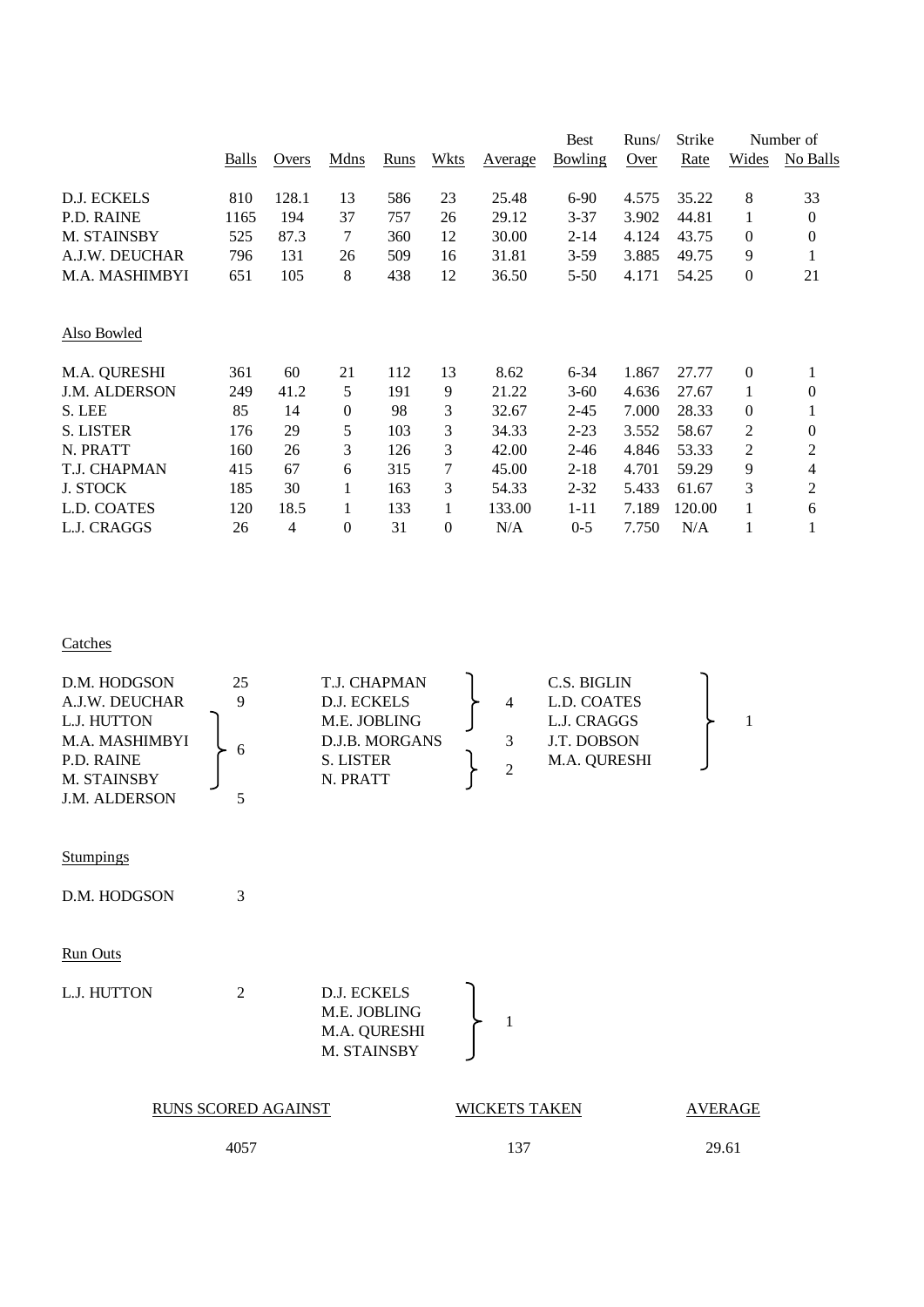#### **CUPS**

|                    |                |         |          | Highest | Not              | Comp.          |         | <b>Balls</b> | Balls/ |              | Number of        |
|--------------------|----------------|---------|----------|---------|------------------|----------------|---------|--------------|--------|--------------|------------------|
|                    | Matches        | Innings | Runs     | Score   | Out              | Innings        | Average | Faced        | Run    | 4's          | 6's              |
| M.A. MASHIMBYI     | $\overline{2}$ | 2       | 107      | 54      | $\boldsymbol{0}$ | 2              | 53.50   | 77           | 0.720  | 13           | 4                |
| D.M. HODGSON       | 4              | 4       | 57       | $32*$   | 2                | $\overline{c}$ | 28.50   | 58           | 1.018  | 1            | 2                |
| J.M. ALDERSON      | 5              | 5       | 76       | 28      | $\boldsymbol{0}$ | 5              | 15.20   | 94           | 1.237  | 6            | 1                |
| N. PRATT           | 5              | 5       | 62       | 23      | $\boldsymbol{0}$ | 5              | 12.40   | 76           | 1.226  | 3            | $\boldsymbol{0}$ |
| Also Batted        |                |         |          |         |                  |                |         |              |        |              |                  |
| M.E. JOBLING       | 2              | 2       | 33       | 20      | 1                |                | 33.00   | 43           | 1.303  | 3            | $\theta$         |
| L.J. HUTTON        | 4              | 4       | 40       | 24      | 1                | 3              | 13.33   | 59           | 1.475  | 4            | $\theta$         |
| C.S. BIGLIN        | 3              | 3       | 36       | 31      | $\mathbf{0}$     | 3              | 12.00   | 32           | 0.889  | 4            | 1                |
| L.D. COATES        | 4              | 3       | 21       | 16      | $\mathbf{0}$     | 3              | 7.00    | 29           | 1.381  |              | $\theta$         |
| S.N. WHITEHEAD     |                | 1       | 4        | 4       | $\theta$         |                | 4.00    | 13           | 3.250  | $\Omega$     | $\theta$         |
| L.J. CRAGGS        | 5              | 2       | 4        | $4*$    | 1                |                | 4.00    | 11           | 2.750  | 1            | $\theta$         |
| A.J.W. DEUCHAR     | 5              | 3       | 5        | $5*$    | 1                | 2              | 2.50    | 15           | 3.000  | $\Omega$     | $\boldsymbol{0}$ |
| <b>J.R. SUTTON</b> |                |         |          |         | $\theta$         |                | 1.00    | 5            | 5.000  | $\Omega$     | $\theta$         |
| A. HARWOOD         |                |         | 2        | $2*$    | $\mathbf{1}$     | 0              | N/A     | 2            | 1.000  | $\mathbf{0}$ | $\theta$         |
| P.D. RAINE         | 4              |         |          | $1*$    | 1                | $\theta$       | N/A     | 1            | 1.000  | $\theta$     | $\theta$         |
| R. TULIP           |                |         |          | $1*$    | 1                | $\theta$       | N/A     | 1            | 1.000  | $\theta$     | $\theta$         |
| D.J.B. MORGANS     |                |         | $\theta$ | $0*$    | 1                | 0              | N/A     | 2            | N/A    | $\Omega$     | $\theta$         |

## Played but did not Bat

| T.I. CHAPMAN         | 2 |
|----------------------|---|
| <b>M. STAINSBY</b>   | 2 |
| <b>M.T. DOBINSON</b> | 1 |
| A. FENWICK           | 1 |
| N.R. FENWICK         |   |

RUNS SCORED FOR WICKETS LOST AVERAGE

528 29 18.21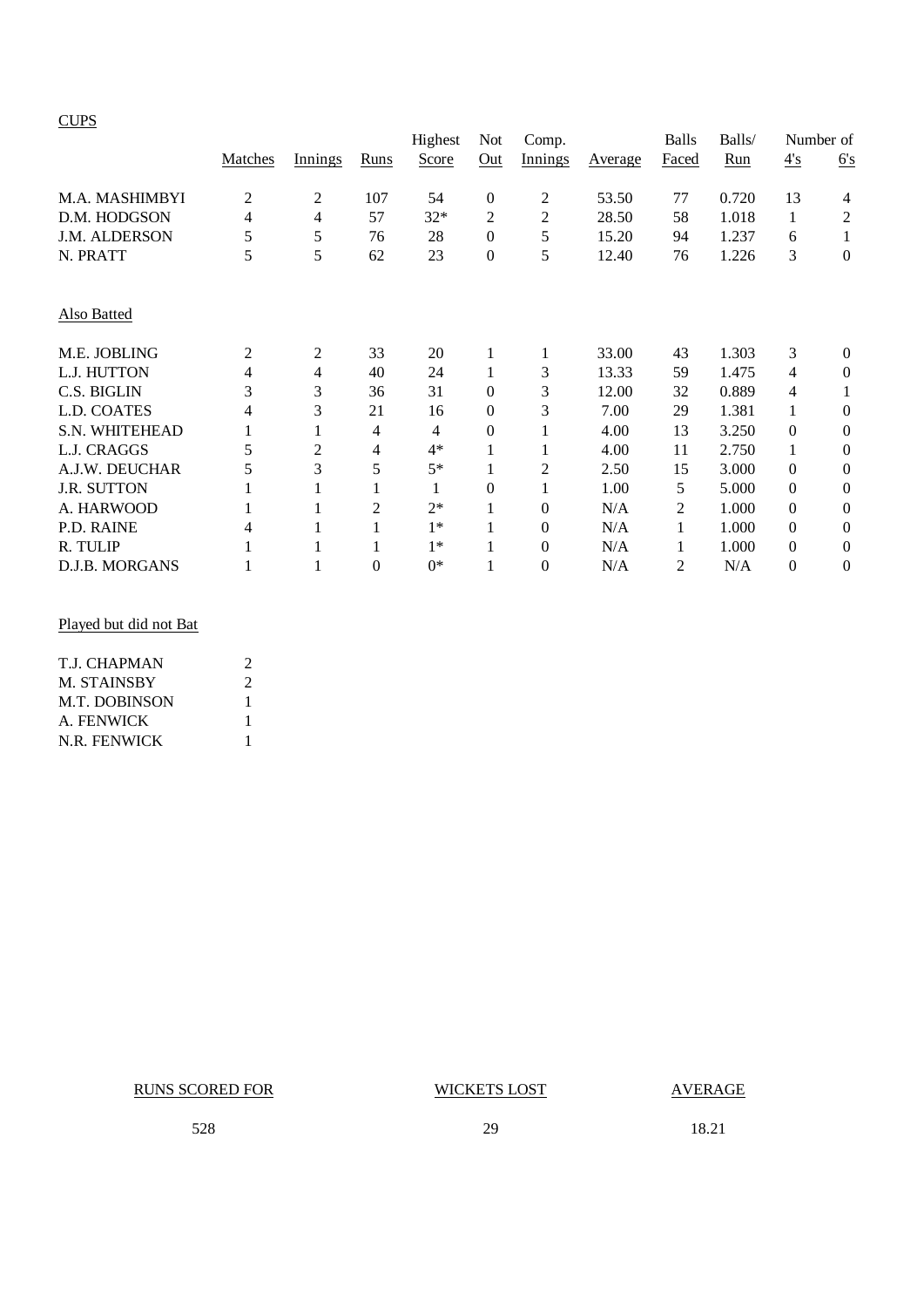|                                            | <b>Balls</b>   | Overs                                    | Mdns                                                                                                                                 | Runs           | <b>Wkts</b>                         | Average                 | <b>Best</b><br>Bowling           | Runs/<br>Over           | Strike<br>Rate          | Wides                                            | Number of<br>No Balls                                    |
|--------------------------------------------|----------------|------------------------------------------|--------------------------------------------------------------------------------------------------------------------------------------|----------------|-------------------------------------|-------------------------|----------------------------------|-------------------------|-------------------------|--------------------------------------------------|----------------------------------------------------------|
| A.J.W. DEUCHAR<br>P.D. RAINE               | 150<br>132     | 24<br>$22\,$                             | $\sqrt{2}$<br>$\sqrt{2}$                                                                                                             | 159<br>111     | $\,8\,$<br>5                        | 19.88<br>22.20          | $4 - 60$<br>$3-46$               | 6.625<br>5.045          | 18.75<br>26.40          | 6<br>$\boldsymbol{0}$                            | $\boldsymbol{0}$<br>$\boldsymbol{0}$                     |
|                                            |                |                                          |                                                                                                                                      |                |                                     |                         |                                  |                         |                         |                                                  |                                                          |
| Also Bowled                                |                |                                          |                                                                                                                                      |                |                                     |                         |                                  |                         |                         |                                                  |                                                          |
| L.J. CRAGGS<br>M. STAINSBY<br>T.J. CHAPMAN | 36<br>56<br>44 | $\sqrt{6}$<br>$\boldsymbol{9}$<br>$\tau$ | $\boldsymbol{0}$<br>$\boldsymbol{0}$<br>$\boldsymbol{0}$                                                                             | 43<br>66<br>61 | 3<br>$\mathfrak{Z}$<br>$\mathbf{1}$ | 14.33<br>22.00<br>61.00 | $2 - 23$<br>$2 - 31$<br>$1 - 38$ | 7.167<br>7.333<br>8.714 | 12.00<br>18.67<br>44.00 | $\boldsymbol{0}$<br>$\mathbf{2}$<br>$\mathbf{2}$ | $\boldsymbol{0}$<br>$\boldsymbol{0}$<br>$\boldsymbol{0}$ |
| J.M. ALDERSON<br>A. HARWOOD                | 114<br>20      | 19<br>$\mathfrak{Z}$                     | 9<br>$\boldsymbol{0}$                                                                                                                | 165<br>24      | $\mathbf{1}$<br>$\boldsymbol{0}$    | 165.00<br>$\rm N/A$     | $1 - 75$<br>$0 - 24$             | 8.684<br>8.000          | 114.00<br>$\rm N/A$     | $\boldsymbol{0}$<br>$\mathbf{2}$                 | $\boldsymbol{0}$<br>$\boldsymbol{0}$                     |
| Catches                                    |                |                                          |                                                                                                                                      |                |                                     |                         |                                  |                         |                         |                                                  |                                                          |
| L.J. CRAGGS                                | $\sqrt{2}$     |                                          | J.M. ALDERSON<br>C.S. BIGLIN<br>A.J.W. DEUCHAR<br>A. HARWOOD<br>D.M. HODGSON<br>M.A. MASHIMBYI<br>N. PRATT<br>P.D. RAINE<br>R. TULIP |                |                                     | $\,1\,$                 |                                  |                         |                         |                                                  |                                                          |
| Stumpings                                  |                |                                          |                                                                                                                                      |                |                                     |                         |                                  |                         |                         |                                                  |                                                          |
| <b>Run Outs</b>                            |                |                                          |                                                                                                                                      |                |                                     |                         |                                  |                         |                         |                                                  |                                                          |
| J.M. ALDERSON                              | 3              |                                          | C.S. BIGLIN                                                                                                                          |                |                                     | $\overline{2}$          |                                  | N. PRATT                | D.J.B. MORGANS          |                                                  | $\mathbf{1}$                                             |
| <b>RUNS SCORED AGAINST</b>                 |                |                                          |                                                                                                                                      |                |                                     | <b>WICKETS TAKEN</b>    |                                  |                         |                         | <b>AVERAGE</b>                                   |                                                          |
|                                            | 647            |                                          |                                                                                                                                      |                |                                     | $28\,$                  |                                  |                         | 23.11                   |                                                  |                                                          |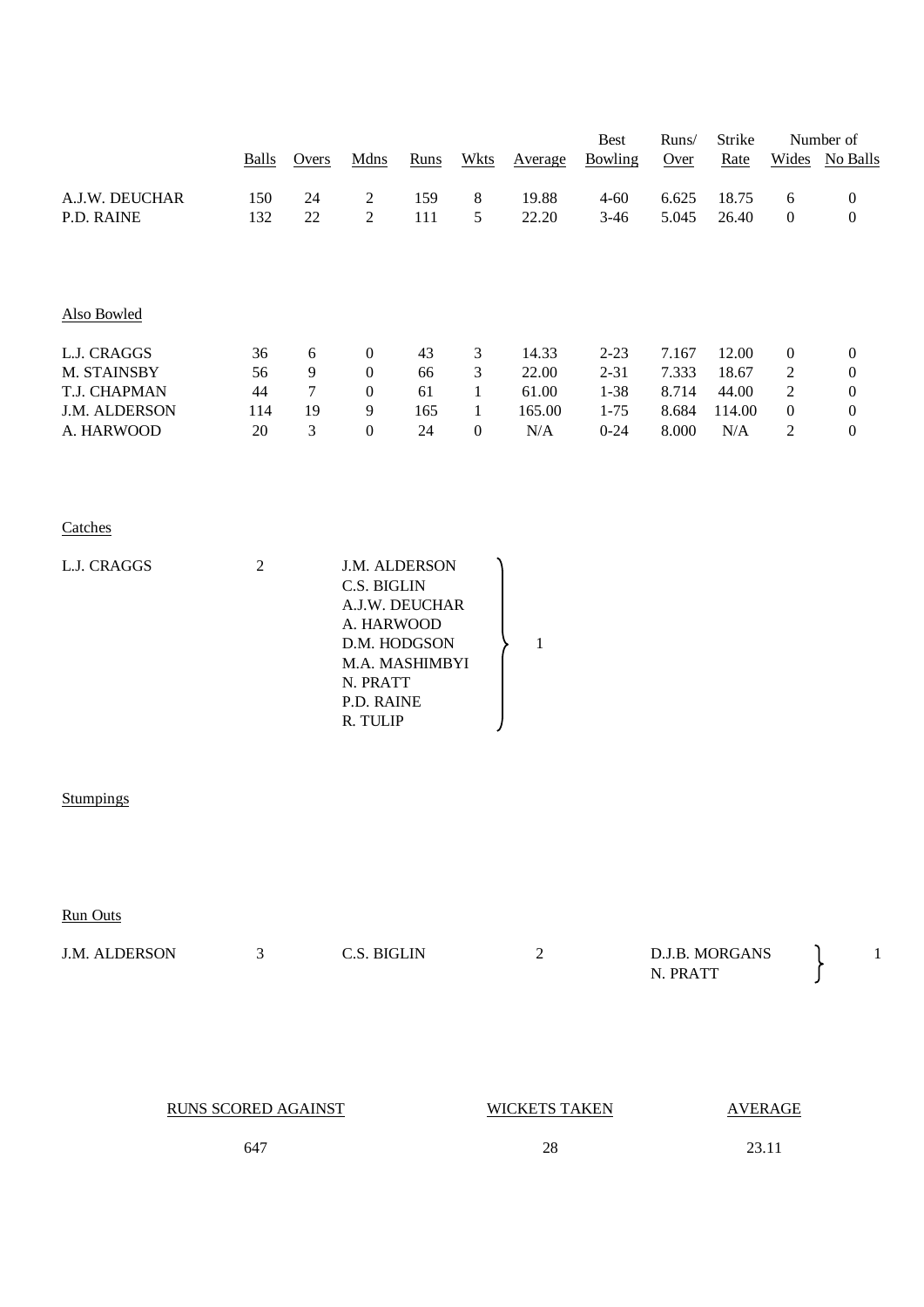| 100's N. PRATT | 133 v BLACKHALL  | $(A)$ LEAGUE 50 off 57 balls 100 off 110 balls |     |  |     |
|----------------|------------------|------------------------------------------------|-----|--|-----|
| N. PRATT       | 122 v HARTLEPOOL | (H) LEAGUE                                     | 85. |  | 147 |
| N. PRATT       | 101 v HARTLEPOOL | (A) LEAGUE                                     | 91  |  | 147 |

| N. PRATT             | 90. |                        |                                               |               |                                              |
|----------------------|-----|------------------------|-----------------------------------------------|---------------|----------------------------------------------|
| M.A. MASHIMBYI       | 85  | v MARSKE               | (H)                                           | <b>LEAGUE</b> | 70                                           |
| M. STAINSBY          | 74  |                        | (A)                                           | <b>LEAGUE</b> | 75                                           |
| N. PRATT             | 73  | <b>v NORMANBY HALL</b> | (H)                                           | <b>LEAGUE</b> | 76                                           |
| N. PRATT             | 73  | v REDCAR               | (H)                                           | <b>LEAGUE</b> | 102                                          |
| N. PRATT             | 72. | <b>v RICHMONDSHIRE</b> | (H)                                           | <b>LEAGUE</b> | 83                                           |
| D.M. HODGSON         |     | <b>v BLACKHALL</b>     | (A)                                           | <b>LEAGUE</b> | 92                                           |
| <b>J.M. ALDERSON</b> | 60. | v REDCAR               | (A)                                           | <b>LEAGUE</b> | 102                                          |
| M.A. MASHIMBYI       | 54  |                        | (H)                                           | <b>CUP</b>    | 36                                           |
| M.A. MASHIMBYI       | 53  | <b>v SALTBURN</b>      | A)                                            | CUP           | 34                                           |
|                      |     |                        | <b>v RICHMONDSHIRE</b><br><b>v HARTLEPOOL</b> |               | v BISHOP AUCKLAND (A) LEAGUE 50 off 88 balls |

FASTEST 50

| M.A. MASHIMBYI | <b>v SALTBURN</b> |  |  |  |  | 34 balls |
|----------------|-------------------|--|--|--|--|----------|
|----------------|-------------------|--|--|--|--|----------|

#### HIGHEST LEAGUE PARTNERSHIPS

| WICKET        |  |                                                                                                                                                                                                                                      | $115*(121)$                                                                                                                     | $+$                                                                                                            | D.M. HODGSON   | 63 (108)          |
|---------------|--|--------------------------------------------------------------------------------------------------------------------------------------------------------------------------------------------------------------------------------------|---------------------------------------------------------------------------------------------------------------------------------|----------------------------------------------------------------------------------------------------------------|----------------|-------------------|
| <b>WICKET</b> |  |                                                                                                                                                                                                                                      | $10*(29)$                                                                                                                       | $+$                                                                                                            | M. STAINSBY    | 22(39)            |
| <b>WICKET</b> |  |                                                                                                                                                                                                                                      | $16*(36)$                                                                                                                       |                                                                                                                | L.J. HUTTON    | 16(32)            |
| <b>WICKET</b> |  |                                                                                                                                                                                                                                      | $81*(117)$                                                                                                                      | $+$                                                                                                            | D.J. ECKELS    | 32(76)            |
| <b>WICKET</b> |  |                                                                                                                                                                                                                                      | $39*(76)$                                                                                                                       | $+$                                                                                                            | M.A. MASHIMBYI | 85 (90)           |
| <b>WICKET</b> |  |                                                                                                                                                                                                                                      | $19*(26)$                                                                                                                       | $+$                                                                                                            | M.A. MASHIMBYI | 18 (38)           |
| <b>WICKET</b> |  |                                                                                                                                                                                                                                      | $35*(40)$                                                                                                                       | $+$                                                                                                            | L.J. CRAGGS    | 11(33)            |
| <b>WICKET</b> |  |                                                                                                                                                                                                                                      | $19*(13)$                                                                                                                       | $+$                                                                                                            | M.E. JOBLING   | $17*(21)$         |
| <b>WICKET</b> |  |                                                                                                                                                                                                                                      | $5*(33)$                                                                                                                        | $+$                                                                                                            | M.E. JOBLING   | 31(36)            |
| <b>WICKET</b> |  |                                                                                                                                                                                                                                      | $4*(12)$                                                                                                                        | $+$                                                                                                            | P.D. RAINE     | 20(12)            |
| <b>WICKET</b> |  |                                                                                                                                                                                                                                      | $19*(23)$                                                                                                                       | $+$                                                                                                            |                | 6(22)             |
|               |  | 191 (230) v BLACKHALL<br>36 (68) v MARTON<br>36 (69) v SALTBURN<br>117 (193) v HARTLEPOOL<br>137 (166) v MARSKE<br>$40(64)$ v REDCAR<br>58 (73) v MARSKE<br>$41*(35)$ v SALTBURN<br>24 (24) v GREAT AYTON<br>25 (45) v NORTHALLERTON | (A) N. PRATT<br>(H) L.J. HUTTON<br>(H) M. STAINSBY<br>$(H)$ N. PRATT<br>(H) J.M. ALDERSON<br>$(H)$ N. PRATT<br>(A) M.A. QURESHI | (A) D.J.B. MORGANS<br>39 (69) v BISHOP AUCKLAND (H) A.J.W. DEUCHAR<br>(A) A.J.W. DEUCHAR<br>(H) A.J.W. DEUCHAR |                | $+$<br>P.D. RAINE |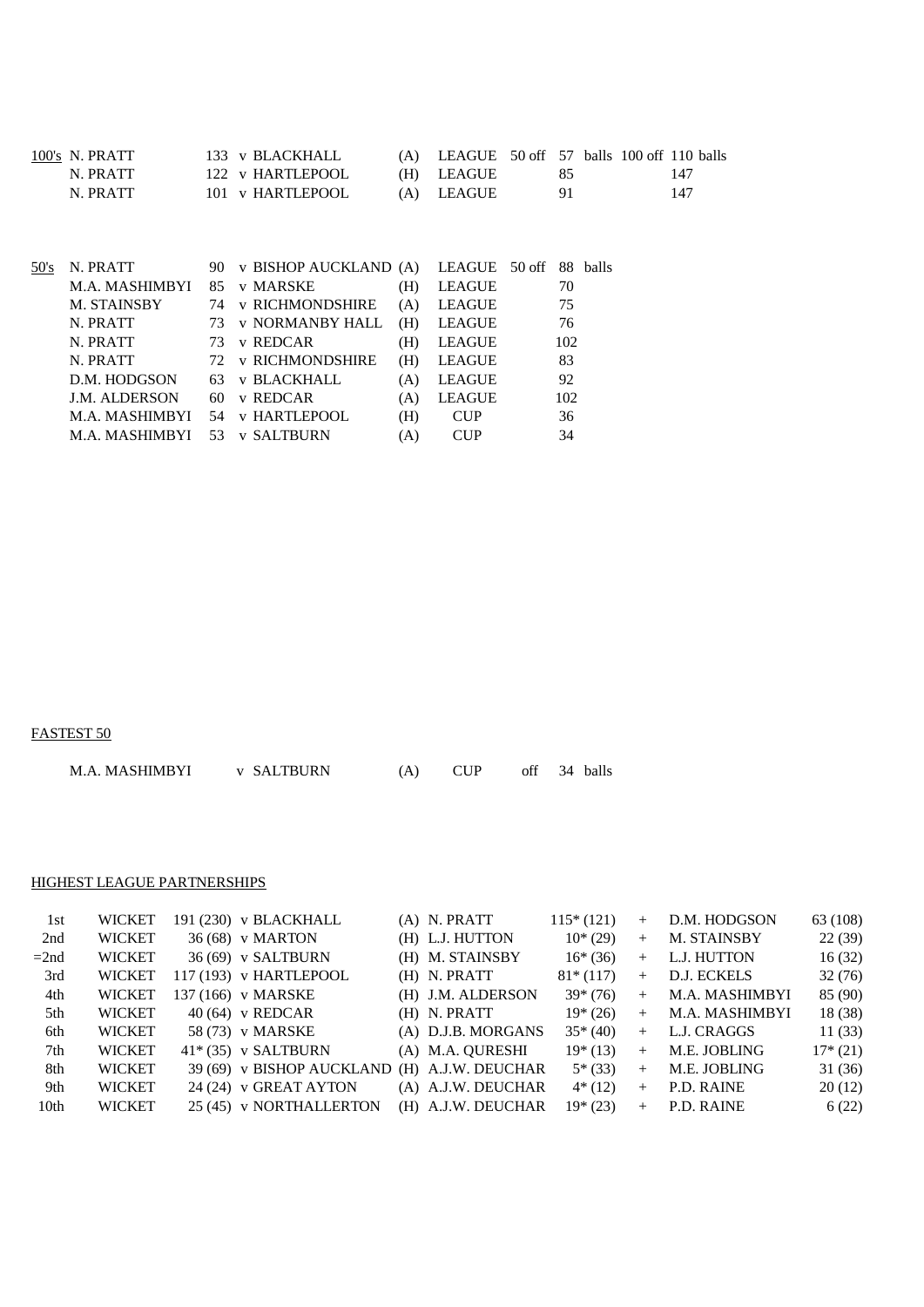# LEAGUE

|                  | <b>BOWLED</b> | <b>CAUGHT</b> | L.B.W. | <b>STUMPED</b> | <b>RUN OUT</b> |
|------------------|---------------|---------------|--------|----------------|----------------|
|                  |               |               |        |                |                |
| D.J. ECKELS      |               | Q             |        |                |                |
| M. STAINSBY      |               |               |        |                |                |
| J.M. ALDERSON    |               | 13            |        |                |                |
| D.M. HODGSON     |               |               |        |                |                |
| N. PRATT         |               |               |        |                |                |
| M.E. JOBLING     |               |               |        |                |                |
| L.D. COATES      |               |               |        |                |                |
| L.J. HUTTON      |               |               |        |                |                |
| M.A. MASHIMBYI   |               |               |        |                |                |
| A.J.W. DEUCHAR   |               |               |        |                |                |
| <b>S. LISTER</b> |               |               |        |                |                |
| P.D. RAINE       |               |               |        |                |                |
| C.S. BIGLIN      |               |               |        |                |                |
| T.J. CHAPMAN     |               |               |        |                |                |
| L.J. CRAGGS      |               |               |        |                |                |
| S. LEE           |               |               |        |                |                |
| M.A. QURESHI     |               |               |        |                |                |
| D.J.B. MORGANS   |               |               |        |                |                |
| <b>J. STOCK</b>  |               |               |        |                |                |
| J.R. SUTTON      |               |               |        |                |                |
|                  | 39            | 76            | 29     | 5              | 10             |

 $CUP$ 

|                    | <b>BOWLED</b> | <b>CAUGHT</b> | L.B.W. | <b>STUMPED</b> | <b>RUN OUT</b> |
|--------------------|---------------|---------------|--------|----------------|----------------|
| J.M. ALDERSON      |               |               |        |                |                |
| N. PRATT           |               |               |        |                |                |
| C.S. BIGLIN        |               |               |        |                |                |
| L.D. COATES        |               |               |        |                |                |
| L.J. HUTTON        |               |               |        |                |                |
| A.J.W. DEUCHAR     |               |               |        |                |                |
| D.M. HODGSON       |               |               |        |                |                |
| M.A. MASHIMBYI     |               |               |        |                |                |
| L.J. CRAGGS        |               |               |        |                |                |
| M.E. JOBLING       |               |               |        |                |                |
| <b>J.R. SUTTON</b> |               |               |        |                |                |
| S.N. WHITEHEAD     |               |               |        |                |                |
|                    | 10            | 10            | 3      | 5              |                |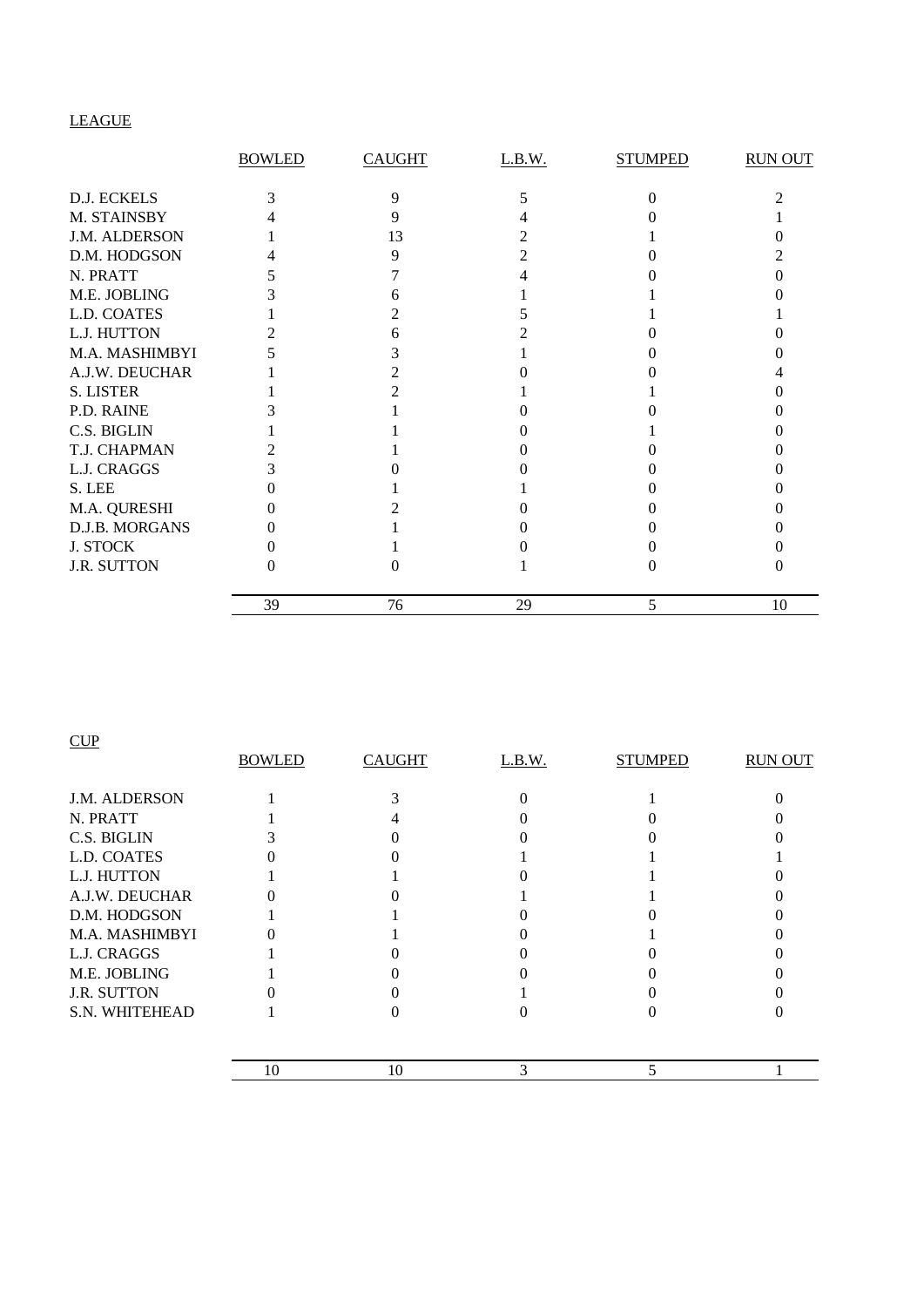| <b>6 WICKET</b> | M.A. QURESHI         | $6 - 34$ | $\mathbf{V}$ | <b>SALTBURN</b>        | (A) | <b>LEAGUE</b> |
|-----------------|----------------------|----------|--------------|------------------------|-----|---------------|
|                 | <b>D.J. ECKELS</b>   | $6-90$   | $\mathbf{V}$ | <b>NORMANBY HALL</b>   | (H) | <b>LEAGUE</b> |
| 5 WICKET        | M.A. MASHIMBYI       | $5 - 50$ | V            | <b>REDCAR</b>          | (A) | <b>LEAGUE</b> |
|                 | D.J. ECKELS          | $5-59$   | $\mathbf{V}$ | <b>BLACKHALL</b>       | (A) | <b>LEAGUE</b> |
| <b>4 WICKET</b> | M.A. QURESHI         | $4 - 41$ | V            | <b>SALTBURN</b>        | (H) | <b>LEAGUE</b> |
|                 | A.J.W. DEUCHAR       | $4 - 60$ | $\mathbf{V}$ | <b>HARTLEPOOL</b>      | (H) | <b>CUP</b>    |
| 3 WICKET        | M.A. QURESHI         | $3 - 37$ | $\mathbf{V}$ | <b>BISHOP AUCKLAND</b> | (H) | <b>LEAGUE</b> |
|                 | P.D. RAINE           | $3 - 37$ | $\mathbf{V}$ | <b>BLACKHALL</b>       | (A) | <b>LEAGUE</b> |
|                 | D.J. ECKELS          | $3-47$   | $\mathbf{V}$ | <b>REDCAR</b>          | (H) | <b>LEAGUE</b> |
|                 | <b>P.D. RAINE</b>    | $3-47$   | $\mathbf{V}$ | <b>NORTHALLERTON</b>   | (H) | <b>LEAGUE</b> |
|                 | <b>P.D. RAINE</b>    | $3 - 57$ | $\mathbf{V}$ | <b>BISHOP AUCKLAND</b> | (H) | <b>LEAGUE</b> |
|                 | A.J.W. DEUCHAR       | $3-59$   | $\mathbf{V}$ | <b>NORMANBY HALL</b>   | (A) | <b>LEAGUE</b> |
|                 | <b>J.M. ALDERSON</b> | $3-60$   | $\mathbf{V}$ | <b>BISHOP AUCKLAND</b> | (A) | <b>LEAGUE</b> |
|                 | P.D. RAINE           | $3-63$   | $\mathbf{V}$ | <b>MARTON</b>          | (H) | <b>LEAGUE</b> |
|                 | <b>P.D. RAINE</b>    | $3 - 82$ | $\mathbf{V}$ | <b>NORTHALLERTON</b>   | (A) | <b>LEAGUE</b> |
|                 |                      |          |              |                        |     |               |

## LEAGUE

|                  | <b>BOWLED</b>    | <b>CAUGHT</b>  | L.B.W.         | <b>STUMPED</b> |
|------------------|------------------|----------------|----------------|----------------|
| P.D. RAINE       | $\overline{c}$   | 22             | $\overline{c}$ | 0              |
| D.J. ECKELS      | 3                | 16             | 3              |                |
| A.J.W. DEUCHAR   | 2                | 14             | $\Omega$       | 0              |
| M.A. QURESHI     | $\overline{2}$   | 7              | 2              |                |
| M.A. MASHIMBYI   | 5                | 4              | 3              | 0              |
| M. STAINSBY      | 4                | 6              | $\overline{2}$ | 0              |
| J.M. ALDERSON    | 2                | 7              | 0              | $\theta$       |
| T.J. CHAPMAN     | 3                | 3              |                | $\theta$       |
| S. LEE           | 2                |                | 0              | $\theta$       |
| <b>S. LISTER</b> | $\overline{2}$   |                | 0              | $_{0}$         |
| N. PRATT         | 1                | 2              | 0              | $\theta$       |
| <b>J. STOCK</b>  | $\boldsymbol{0}$ | 3              | 0              | $\theta$       |
| L.D. COATES      | $\theta$         |                | $\theta$       | $\Omega$       |
|                  | 28               | 87             | 13             | 3              |
| <b>CUPS</b>      |                  |                |                |                |
| A.J.W. DEUCHAR   | 3                | 5              | $\overline{0}$ | $\Omega$       |
| P.D. RAINE       | 3                | $\overline{c}$ | $\theta$       | 0              |
| L.J. CRAGGS      |                  | 2              | $\Omega$       | $\theta$       |
| M. STAINSBY      | 2                |                | 0              | 0              |
| J.M. ALDERSON    | $\Omega$         |                | 0              | $\theta$       |
| T.J. CHAPMAN     | 1                | $\overline{0}$ | $\theta$       | $\theta$       |
|                  | 10               | 11             | $\mathbf{0}$   | $\Omega$       |